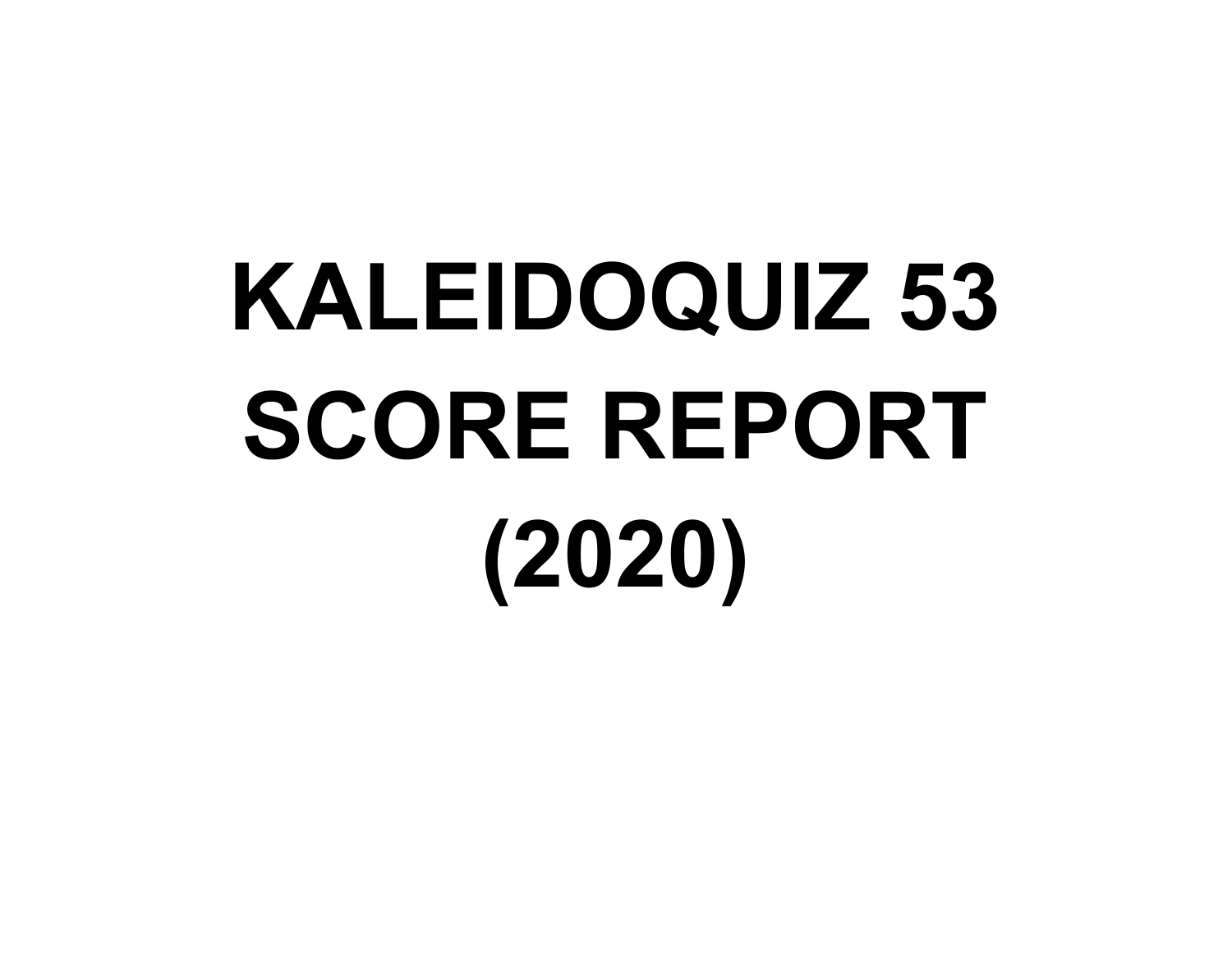# Final Scores

| <b>Rank</b>    | <b>Team Nickname</b> | <b>Full Team Name</b>                                                                                                                                                                                                                                                                                                                                                                                                                                                                                                                                                                                                                                                                                                                                                    | <b>Points</b> |
|----------------|----------------------|--------------------------------------------------------------------------------------------------------------------------------------------------------------------------------------------------------------------------------------------------------------------------------------------------------------------------------------------------------------------------------------------------------------------------------------------------------------------------------------------------------------------------------------------------------------------------------------------------------------------------------------------------------------------------------------------------------------------------------------------------------------------------|---------------|
| 1              | pelican              | Čxwpxwapł dwłt                                                                                                                                                                                                                                                                                                                                                                                                                                                                                                                                                                                                                                                                                                                                                           | 12,055        |
| $\mathbf{2}$   | ripspirit            | The incomparable feeling of heartbreak and despair after watching 55 minutes and 45 seconds of the 2002 Dreamworks<br>animated film Spirit: Stallion of the Cimarron before breaking down and crying as Grammy award-winning Canadian<br>singer-songwriter Bryan Adams begins to sing the song "Sound the Bugle"                                                                                                                                                                                                                                                                                                                                                                                                                                                         | 11,270        |
| 3              | turbotim             | Turbo Tim's Amateur Photography Club                                                                                                                                                                                                                                                                                                                                                                                                                                                                                                                                                                                                                                                                                                                                     | 10,148        |
| 4              | h2hoes               | H <sub>2</sub> -Hoes                                                                                                                                                                                                                                                                                                                                                                                                                                                                                                                                                                                                                                                                                                                                                     | 8,920         |
| 5              | diosurprise          | https://kqteamname.info                                                                                                                                                                                                                                                                                                                                                                                                                                                                                                                                                                                                                                                                                                                                                  | 8,480         |
| 6              | forbiddenregion      | Penetration of the Classically Forbidden Region                                                                                                                                                                                                                                                                                                                                                                                                                                                                                                                                                                                                                                                                                                                          | 8,253         |
| $\overline{7}$ | carverurinals        | Put Urinal Dividers in the Carver Bathrooms                                                                                                                                                                                                                                                                                                                                                                                                                                                                                                                                                                                                                                                                                                                              | 4,350         |
| 8              | bananabread*         | dude i got some fucking banana bread at work today dude? hell yeah, my mom told me if i wait for things, like, good things will<br>happen to me dude and fucking i waited for some things and i got some banana bread at work today dude? hell yeah. so it just<br>goes to show that waiting for things is, like, worth it. but there's a lot of bad things in this world, dude. like fucking skunks dude?<br>hell no. Scratching you're eye, but it's STILL fucking ITCHY dude?! HELL no. the fucking CUBS, DUDE? HELL NO!! LIKE<br>GETTING PAID NOT A LOT OF MONEY, DUDE?! FOR FUCKING WORKING?! HELL NO!!!! BUT BANANA BREAD?! AT<br>FUCKING WORK, DUDE?! HELL YEAH!!!!!! HELL YEAH, BRO!!!! HELL YEAH!! BANANA BREAD, BRO, AT FUCKING WORK,<br>DUDE !!!! HELL YEAH!! | 4,205         |
| 9              | starbuck             | <b>Starbuck</b>                                                                                                                                                                                                                                                                                                                                                                                                                                                                                                                                                                                                                                                                                                                                                          | 4,100         |
| 10             | mlitb                | Much Love In The Bands (MLITB)                                                                                                                                                                                                                                                                                                                                                                                                                                                                                                                                                                                                                                                                                                                                           | 4,000         |
| 11             | kidknappers          | The kid Knappers                                                                                                                                                                                                                                                                                                                                                                                                                                                                                                                                                                                                                                                                                                                                                         | 3,158         |
| 12             | goophooboo           | goo phoo boo                                                                                                                                                                                                                                                                                                                                                                                                                                                                                                                                                                                                                                                                                                                                                             | 760           |
| 13             | warriors*            | <b>Waterbury Warriors</b>                                                                                                                                                                                                                                                                                                                                                                                                                                                                                                                                                                                                                                                                                                                                                | 320           |
| 14             | vandalay*            | Vandalay Industries                                                                                                                                                                                                                                                                                                                                                                                                                                                                                                                                                                                                                                                                                                                                                      | 270           |

\* Radio-only (totals exclude travel, scavenger hunts, and events)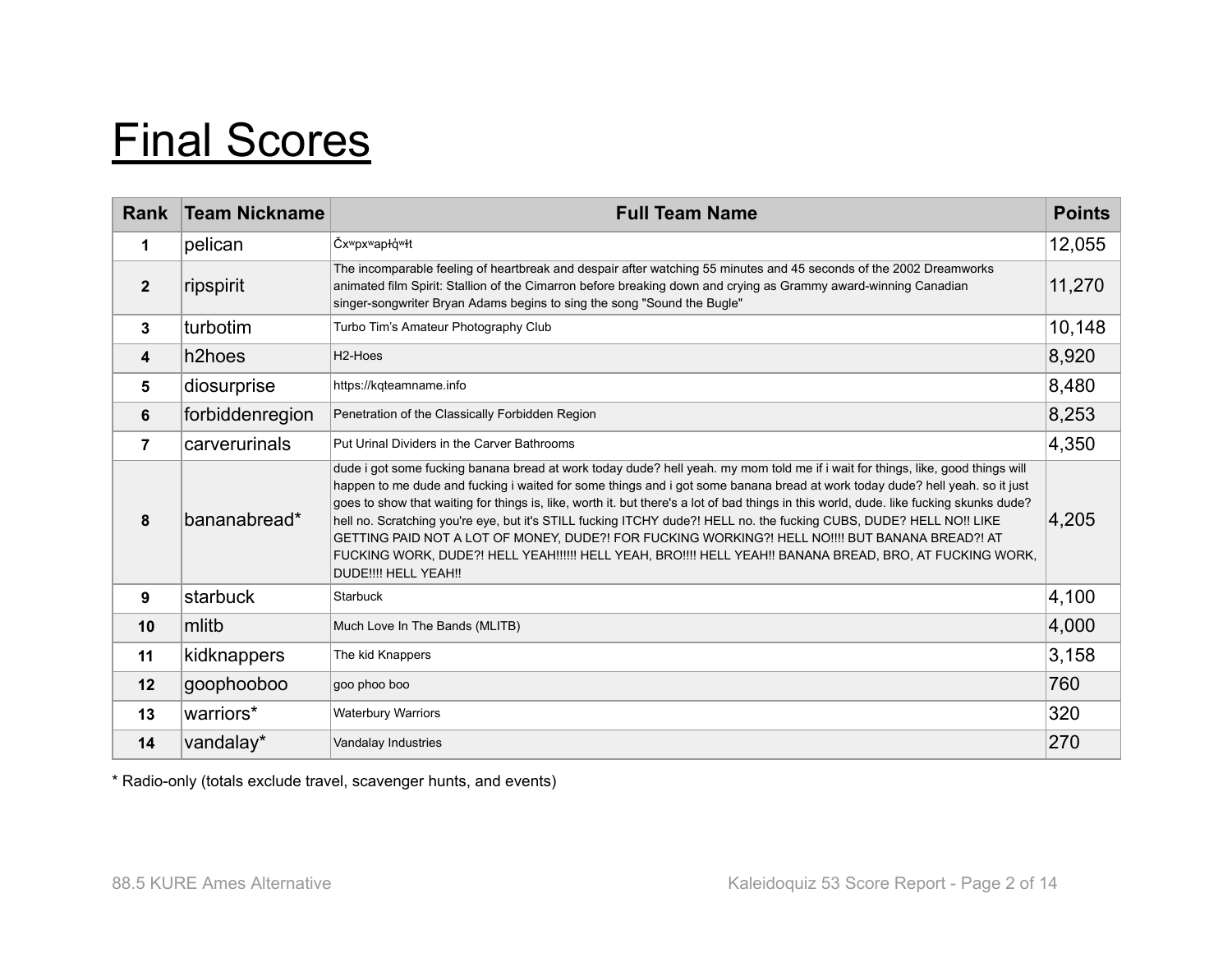## **Score Breakdown**

|                        | <b>Total</b> | <b>Radio-Only</b> | <b>Non-Radio Questions</b> |       | <b>Montages</b> | <b>Photos</b> | <b>Videos</b> | <b>Events</b> | <b>Scav Hunts</b> | <b>Travel</b> |
|------------------------|--------------|-------------------|----------------------------|-------|-----------------|---------------|---------------|---------------|-------------------|---------------|
| Average:               | 5,735        | 3,233             | 2,502                      | 1,412 | 194             | 870           | 757           | 1,825         | 309               | 368           |
| <b>Max Attained:</b>   | 12,055       | 5,980             | 6,075                      | 2,680 | 450             | 1,500         | 1,400         | 3,660         | 705               | 2,000         |
|                        |              |                   |                            |       |                 |               |               |               |                   |               |
| <b>Total Possible:</b> | 19,400       | 11,400            | 8,000                      | 6,500 | 800             | 2,500         | 1,600         | 4,800         | 800               | 2,400         |
| h2hoes                 | 8,920        | 4,820             | 4,100                      | 1,900 | 220             | 1,400         | 1,300         | 3,270         | 630               | 200           |
| vandalay               | 270          | 270               | 0                          | 270   | 0               | 0             | ø             | 0             | 0                 | 0             |
| warriors               | 320          | 320               | 0                          | 220   | 0               | 100           | 0             | 0             | 0                 | 0             |
| carverurinals          | 4,350        | 2,620             | 1,730                      | 1,590 | 330             | 100           | 600           | 1,660         | 70                | 0             |
| turbotim               | 10,148       | 4,890             | 5,258                      | 1,740 | 350             | 1,500         | 1,300         | 3,265         | 593               | 1,400         |
| pelican                | 12,055       | 5,980             | 6,075                      | 2,680 | 450             | 1,450         | 1,400         | 3,370         | 705               | 2,000         |
| forbiddenregion        | 8,253        | 5,535             | 2,718                      | 2,470 | 290             | 1,425         | 1,350         | 2,190         | 528               | 0             |
| bananabread            | 4,205        | 4,205             | 0                          | 1,770 | 110             | 1,425         | 900           | 0             | 0                 | 0             |
| diosurprise            | 8,480        | 4,530             | 3,950                      | 1,890 | 240             | 1,100         | 1,300         | 3,380         | 420               | 150           |
| ripspirit              | 11,270       | 5,540             | 5,730                      | 2,550 | 140             | 1,500         | 1,350         | 3,660         | 670               | 1,400         |
| mlitb                  | 4,000        | 2,020             | 1,980                      | 1,040 | 180             | 800           | 0             | 1,870         | 110               | 0             |
| kidknappers            | 3,158        | 1,735             | 1,423                      | 450   | 160             | 425           | 700           | 1,095         | 328               | 0             |
| starbuck               | 4,100        | 2,440             | 1,660                      | 930   | 210             | 900           | 400           | 1,390         | 270               | 0             |
| goophooboo             | 760          | 360               | 400                        | 270   | 40              | 50            | 0             | 400           | 0                 | 0             |

Radio-only categories: Questions, Montages and Picture/Video Submissions

Non-Radio categories: All Events, Scavenger Hunts, and the Travel Question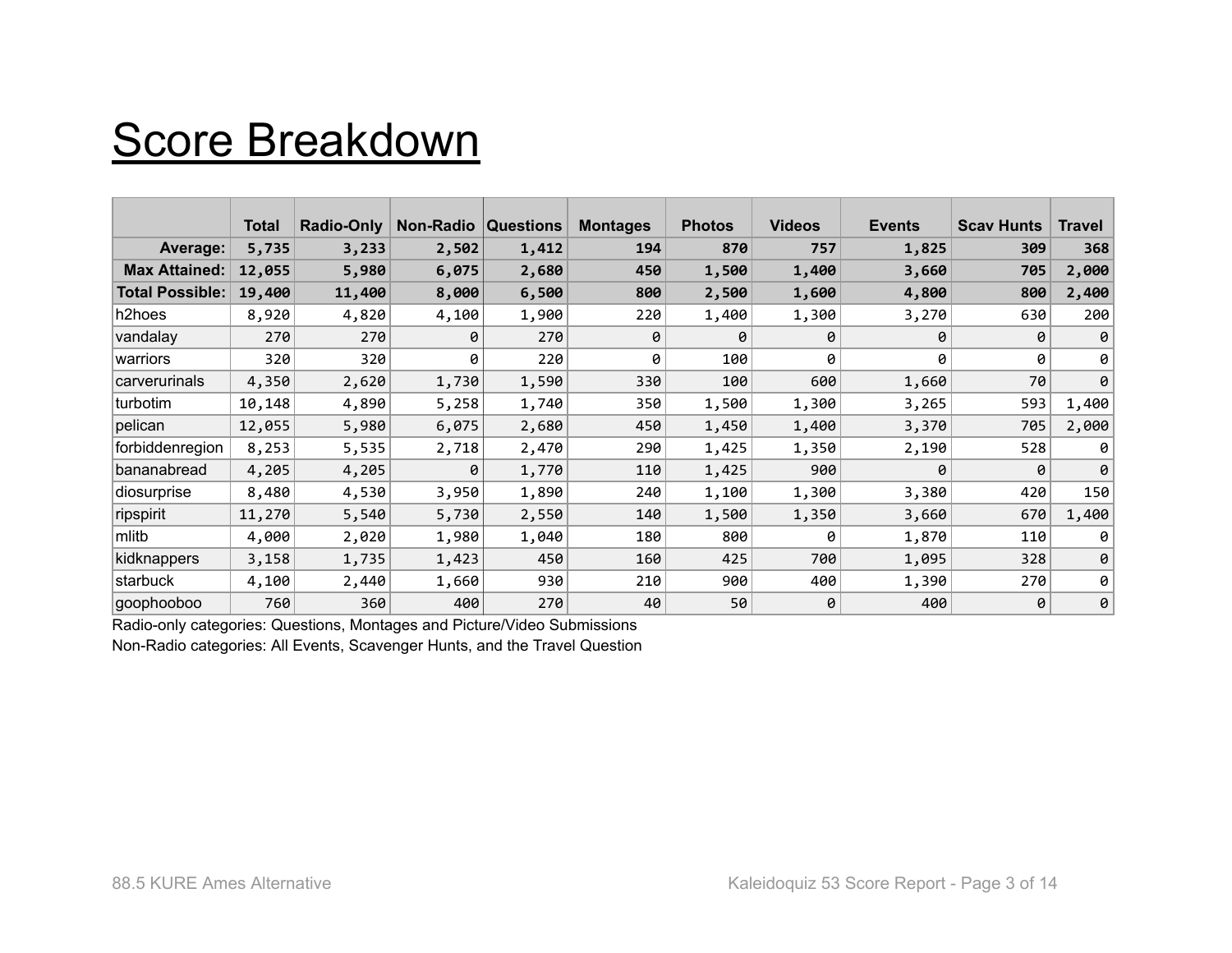## **Team Analysis**

| <b>Number of Teams:</b>                   | 14    |
|-------------------------------------------|-------|
| Radio Only Teams:                         | ₹     |
| Full Teams:                               | 11    |
| Average Score: 5,734.93                   |       |
| Average point value of call in across all |       |
| teams                                     | 11.09 |

## Kaleidoquiz Special Awards

This year, the "Best at Trivia", "Problem Child", and "Biggest Flirt" all got special plaques. Congratulations!

| <b>Special Award</b>                     | <b>Winner</b>   | <b>Qualification</b>     |
|------------------------------------------|-----------------|--------------------------|
| <b>Best at Trivia</b>                    | pelican         | $2,680$ points           |
| Problem Child                            |                 |                          |
| (correctly contested the most questions) | pelican         | 11 "alternative" answers |
| Biggest Flirt                            | forbiddenregion | *blushes*                |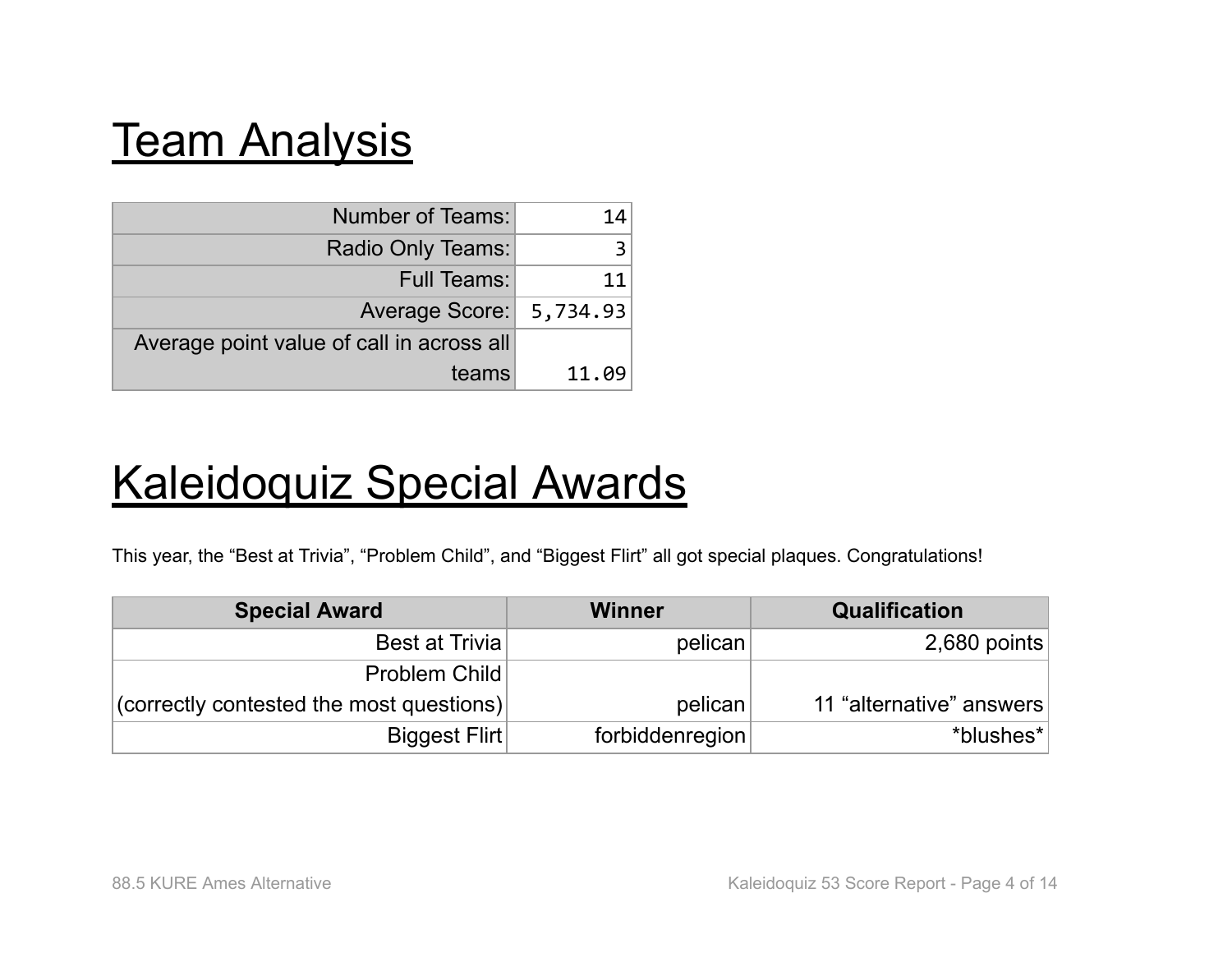# **Kaleidoquiz Achievements**

#### "C's Get Degrees"

Team Immediately Above Average Score:

| forbiddenregion | 8,253 |
|-----------------|-------|
|                 |       |

The award you didn't even know you didn't want. Congrats?

#### "Technically Correct is the Best Kind of Correct"

Best of Questions:

| pelican          | 3,300 |
|------------------|-------|
| <b>ripspirit</b> | 3,260 |
| forbiddenregion  | 3,220 |

We'd like to take this pretty boring achievement to recognize our Assistant General Manager of Broadcasting, Alexis, for successfully reading question 197. We'd also like to acknowledge the fact that "pelican" is actually a stand-in for that team's real team name: Čxwpxwapłġw<sub>t</sub>t. Don't ask us how to pronounce it. (Don't ask them either.)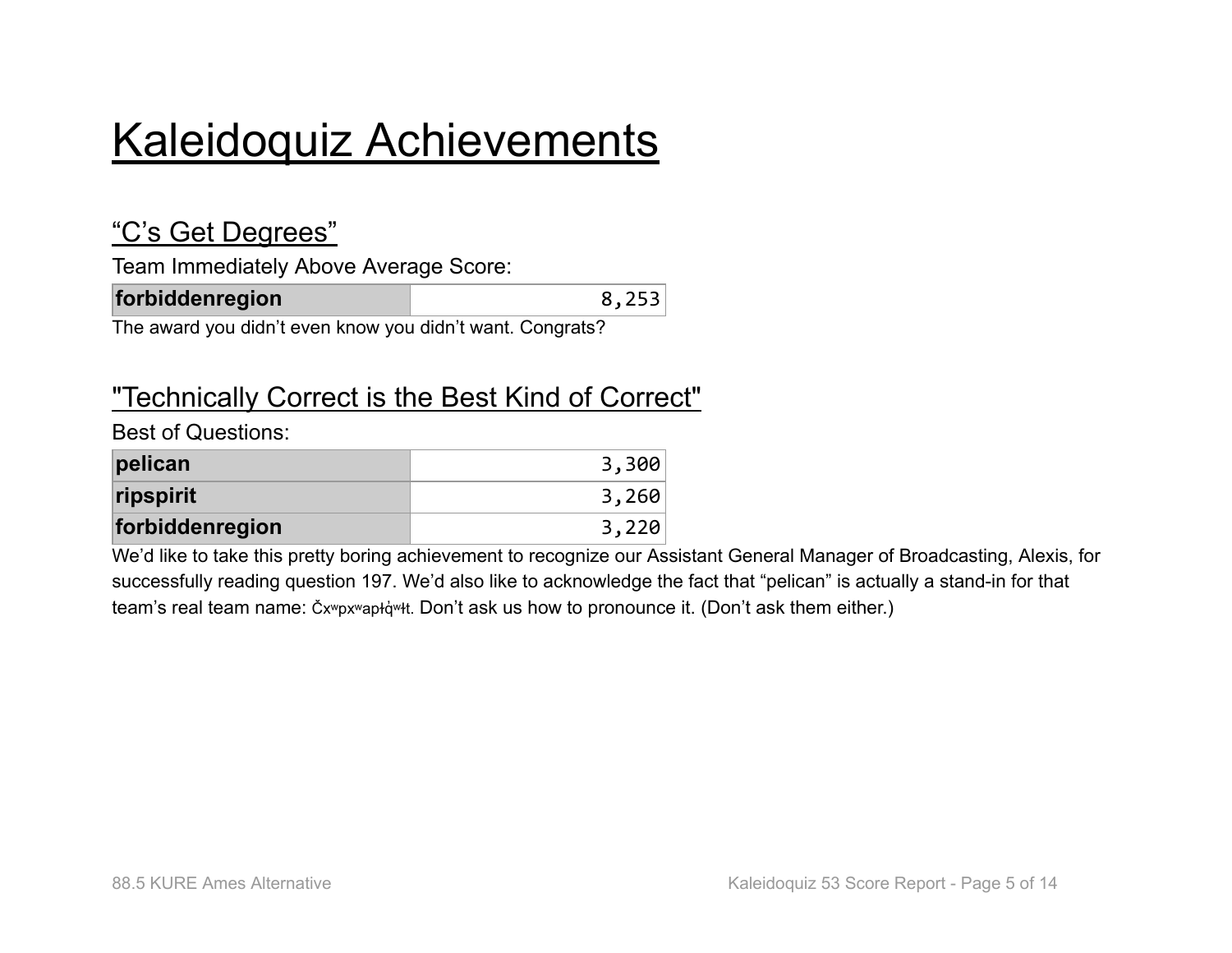#### "We Came, We Saw, We Kicked its Ass"

#### Best of Events:

| ripspirit   | 3,660 |
|-------------|-------|
| diosurprise | 3,380 |
| pelican     | 3,370 |

Team ripspirit was the only team to find our board member, and swept this category by a margin greater than the value of any single event. They were joined by turbotim, pelican, and diosurprise as the only teams to attend every event this year. (As a note: we've created an art gallery of your stunning paintings and analyses in our office. Feel free to check them out!)

#### "The Hunters Have Become the Ones Who Are Being Hunted"

Best of Scavenger Hunts:

| pelican   | 705 |
|-----------|-----|
| ripspirit | 670 |
| h2hoes    | 630 |

While many teams performed incredibly well in this category, I still can't find the corduroy jacket I left at my exes. Let me know if you see it lying around somewhere, will you?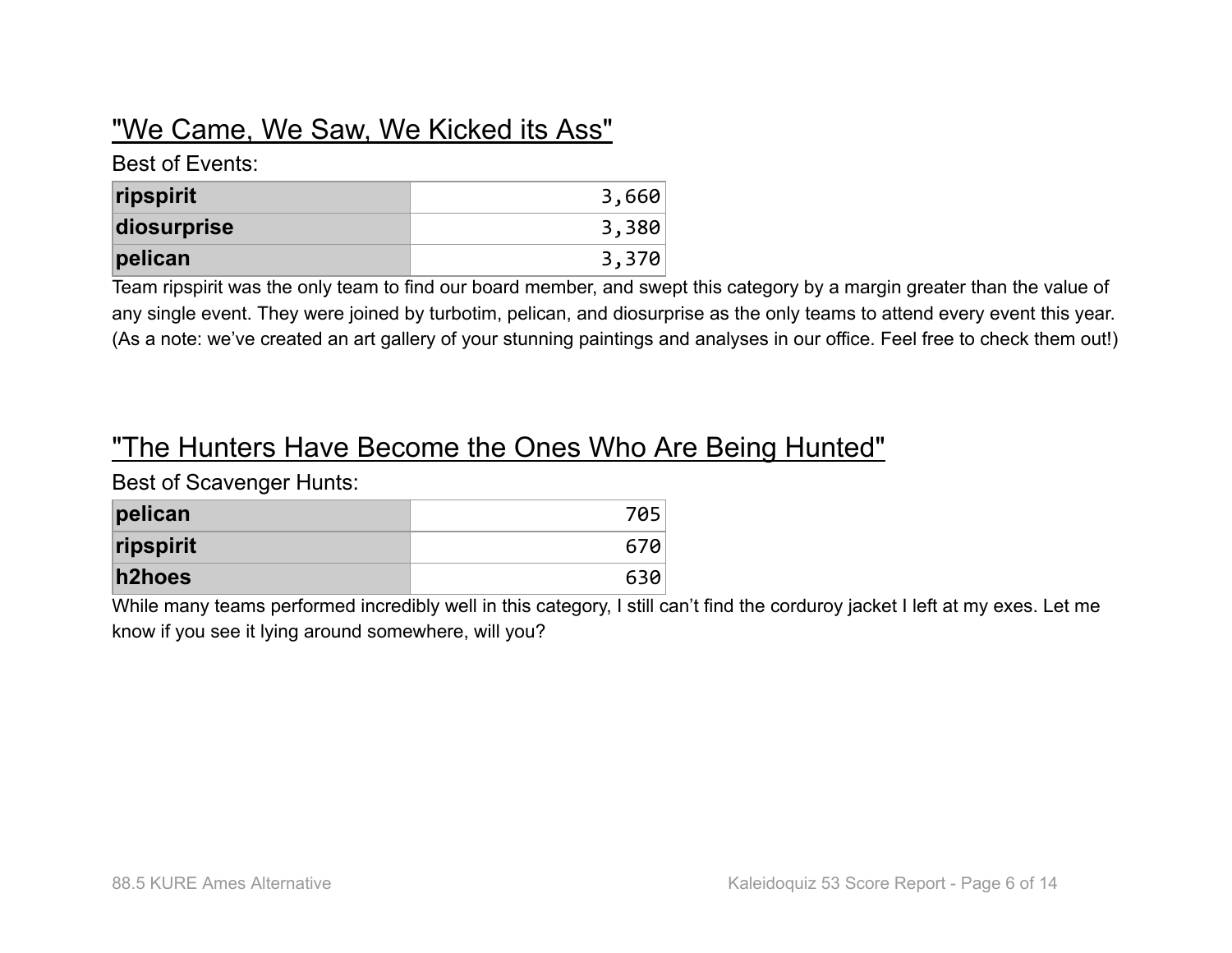#### "You Should Go Outside More"

Best of Montages:

| pelican       | 450 |
|---------------|-----|
| turbotim      | 350 |
| carverurinals | 330 |

As always, you know it or you don't. Montages varied wildly, with individual team scores ranging from 10 to 170 out of 200 possible points for each montage. The easiest montage was the second ("Ramsay"), while the most difficult was the first one ("Food" (yes we cringed during that one too (you think listening to it is bad? try recording it (jk pls don't)))).

#### "You Should Go Outside Less"

Best of Travel:

| pelican   | 2,000 |
|-----------|-------|
| ripspirit | 1,400 |
| turbotim  | 1,400 |

With five locations containing four challenges each, this year's travel category was a wild one. Team pelican was the only group to visit each location, while team diosurprise successfully gained 150 points in this category without actually leaving campus. (50 for the puzzle, 100 for turning in their blank guidebook).

Special thanks to Travis from ISU Facilities Planning & Management for providing resources for the travel puzzle!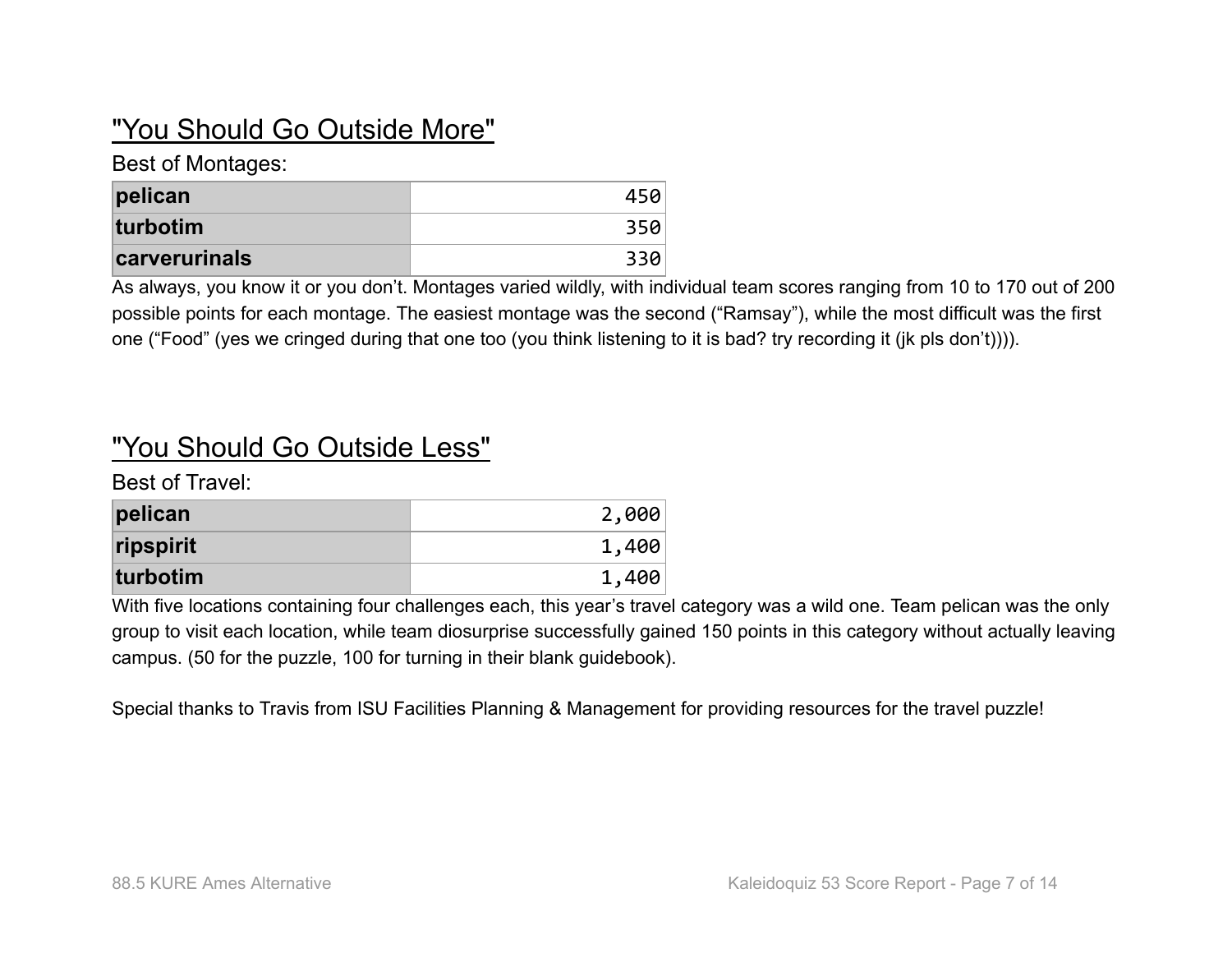#### "Most Heroic, Zorky, Lazy, Skeletal, and Genre Defying"

Best of Photos and Videos:

| pelican   | 2,850 |
|-----------|-------|
| ripspirit | 2,850 |
| turbotim  | 2,800 |

Despite not being one of the three teams that submitted every single photo and video, ripspirit successfully snuck into a tie for first in this category. They also had the longest video submission of nearly eight and a half minutes, while team starbuck had the shortest at literally one second. This category is where team bananabread lunged ahead of the other radio-only teams, comprising 33.9% of their total points and pushing them into the top ten.

This year saw some wildly creative submissions. A safety ad for mesothelioma, an ode to Judaism, an advertisement for Jimmy John's troll meat, an episode of The Office, whale-themed strip clubs, cat song covers, Newtonian anime battles… y'all are so weird, and we love it.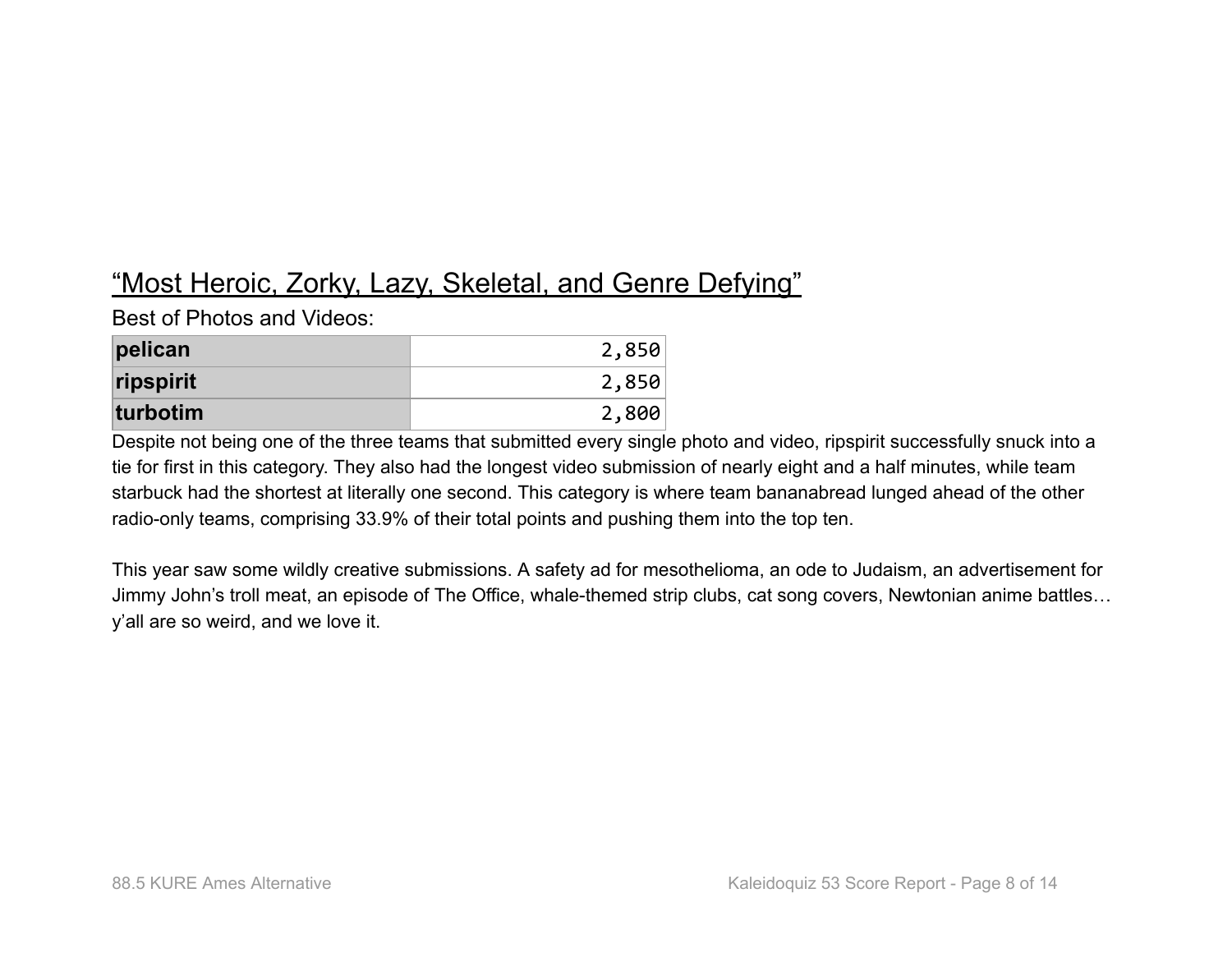#### "What's a Radio?"

Best of Non-Radio categories (Events, Scavenger Hunts, and Travel):

| pelican   | 6,075 |
|-----------|-------|
| ripspirit | 5,730 |
| turbotim  | 5,258 |

These 3 teams *shockingly* match the top 3 teams of KQ 53. Team pelican had the most points in scavenger hunts and travel, while team ripspirit took the top spot in events. These three teams were also the first three to solve the travel puzzle, and the only three teams who actually left campus for the travel challenges. Respect.

#### "Isn't this a Radio-Trivia Contest?"

Best of Radio-Only categories (Questions, Montages, and Photos/Videos):

| pelican         | 5,980 |
|-----------------|-------|
| ripspirit       | 5,540 |
| forbiddenregion | 5,535 |

Now **this** is more interesting. Team pelican took home best of questions, montages, and videos, while ripspirit took home best of photos. While they didn't win any individual categories, forbiddenregion surged ahead of several other teams to take the third place spot here, propelled by a trivia question score **nearly 600** points ahead of the next best team. Every event counts, but never forget that trivia is the backbone of Kaleidoquiz.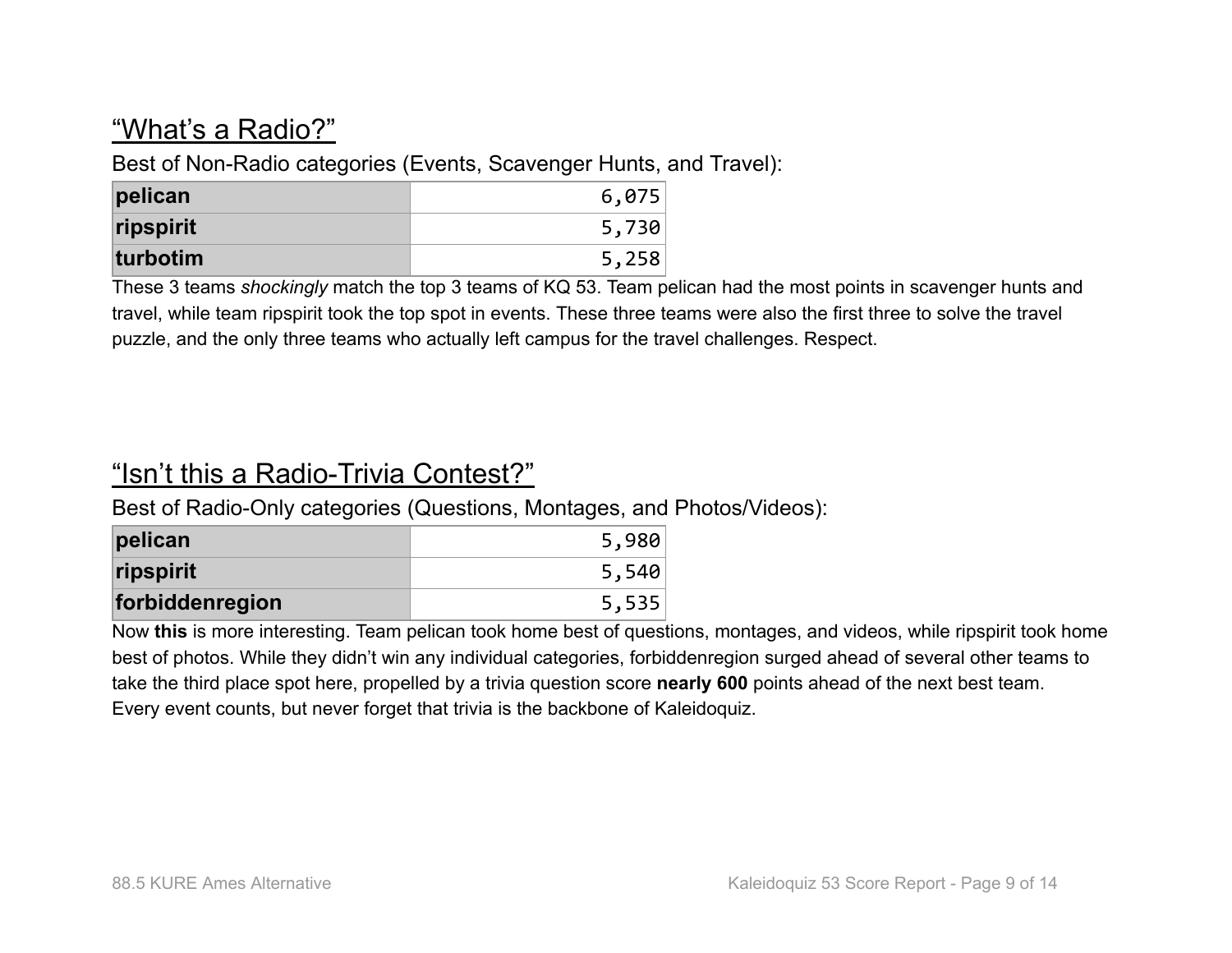#### "Know When To Call It Quits"

Best Correct to Incorrect Question Ratio (excluding questions not called in):

| vandalay           | 1.571 |
|--------------------|-------|
| <b>bananabread</b> | 1.522 |
| diosurprise        | 1.014 |

Since this average doesn't include questions not called in, it's more of a matter of pride. Team vandalay continues to show the same incredible performance as in previous years, correctly answering 11 of the 18 questions they called in. For some people, it's not about the total score; it's about confidence. You tackled KQ in your own way, and for that we salute you.

#### "There's a Fine Line Between Laziness and Efficiency"

Highest Average Points per Call-In (including incorrect answers):

| bananabread | 15.259 |
|-------------|--------|
| vandalay    | 15,000 |
| goophooboo  | 13.500 |

Teams bananabread and vandalay clinched this category, using cool calculated logic (or just luck) to make sure their calls were worthwhile. They were joined by team goophooboo, who took third in this category despite having never competed in KQ/QK before. Way to hit the ground running!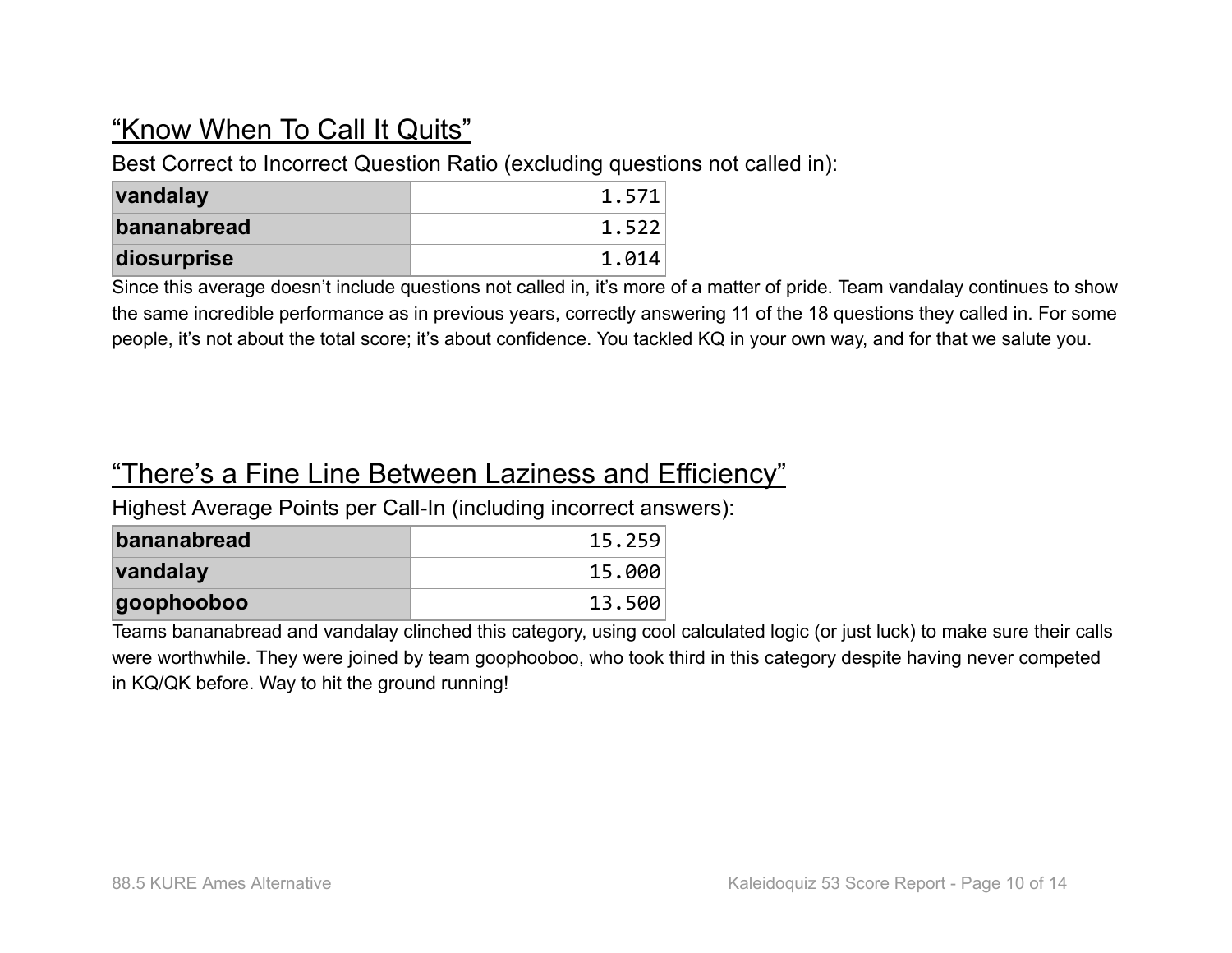## Point-Based Trivia Achievements

#### "Bottom Feeder"

Most 10 Point Questions Answered Correctly:

| h2hoes      |  |
|-------------|--|
| turbotim    |  |
| diosurprise |  |

#### "Middle of the Road"

Most 30 Point Questions Answered Correctly:

| h2hoes      |  |
|-------------|--|
| turbotim    |  |
| diosurprise |  |

### "Trivia Masters"

Most 50 Point Questions Answered Correctly:

| h2hoes      |  |
|-------------|--|
| turbotim    |  |
| diosurprise |  |

#### "Spare Some Change Sir?"

Most 20 Point Questions Answered Correctly:

| h2hoes      |  |
|-------------|--|
| turbotim    |  |
| diosurprise |  |

#### "I Know What I'm Doing"

Most 40 Point Questions Answered Correctly:

| h2hoes      |  |
|-------------|--|
| turbotim    |  |
| diosurprise |  |

### "Lords of Lore"

#### Most 100 Point Questions Answered Correctly:

Nobody was able to correctly answer the final question this year. (It's supposed to be difficult, silly! That's why it's worth so much.)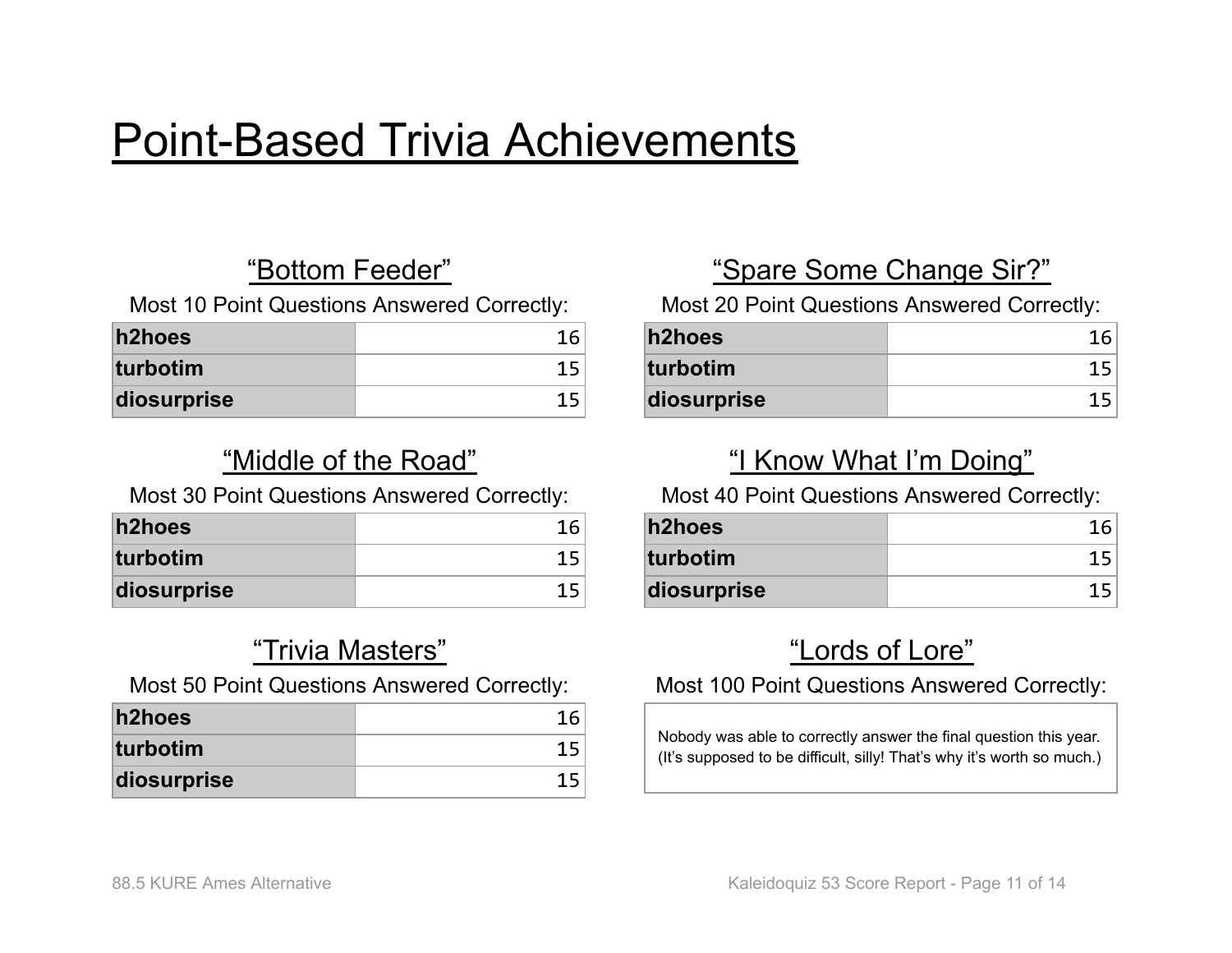## Miscellaneous Achievements

#### "We Nearly Passed Out During Awards"

Most Words In Team Name:

| bananabread   |  |
|---------------|--|
| ripspirit     |  |
| carverurinals |  |

"Since Brevity is the Soul of Wit, and Tediousness the Limbs and Outward Flourishes, I Will Be Brief"

| pelican         |             |
|-----------------|-------------|
| <b>starbuck</b> |             |
| h2hoes          |             |
| diosurprise     | It's a URL? |

Fewest Words In Team Name: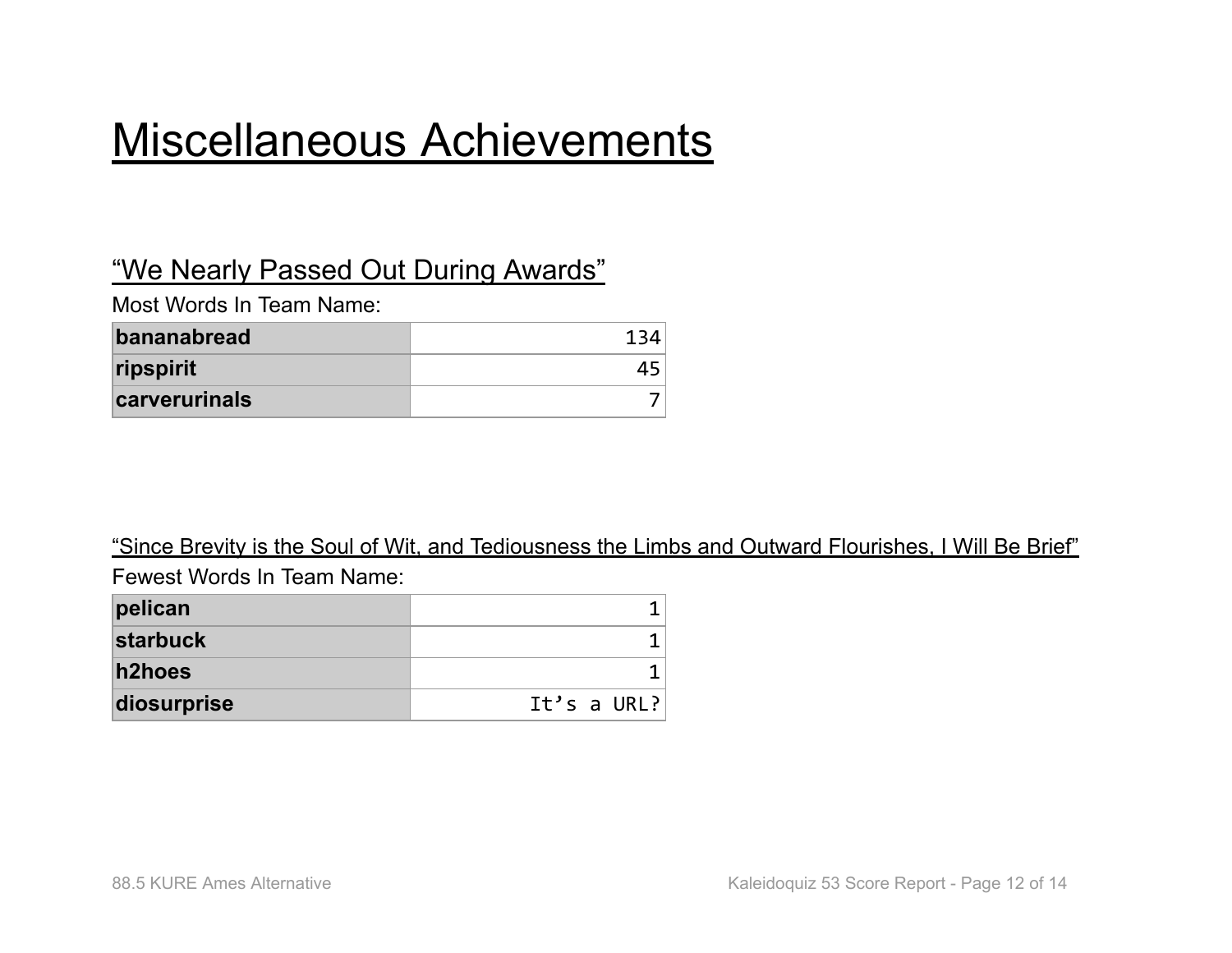## "C-C-C-COMBO BREAKER"

Longest String of Correct Answers:

| forbiddenregion, pelican    |  |
|-----------------------------|--|
| carverurinals, diosurprise, |  |
| h2hoes, ripspirit, turbotim |  |

#### "Power Through"

Longest String of Answers Called In:

| forbiddenregion |    |
|-----------------|----|
| ripspirit       | 63 |
| pelican         |    |